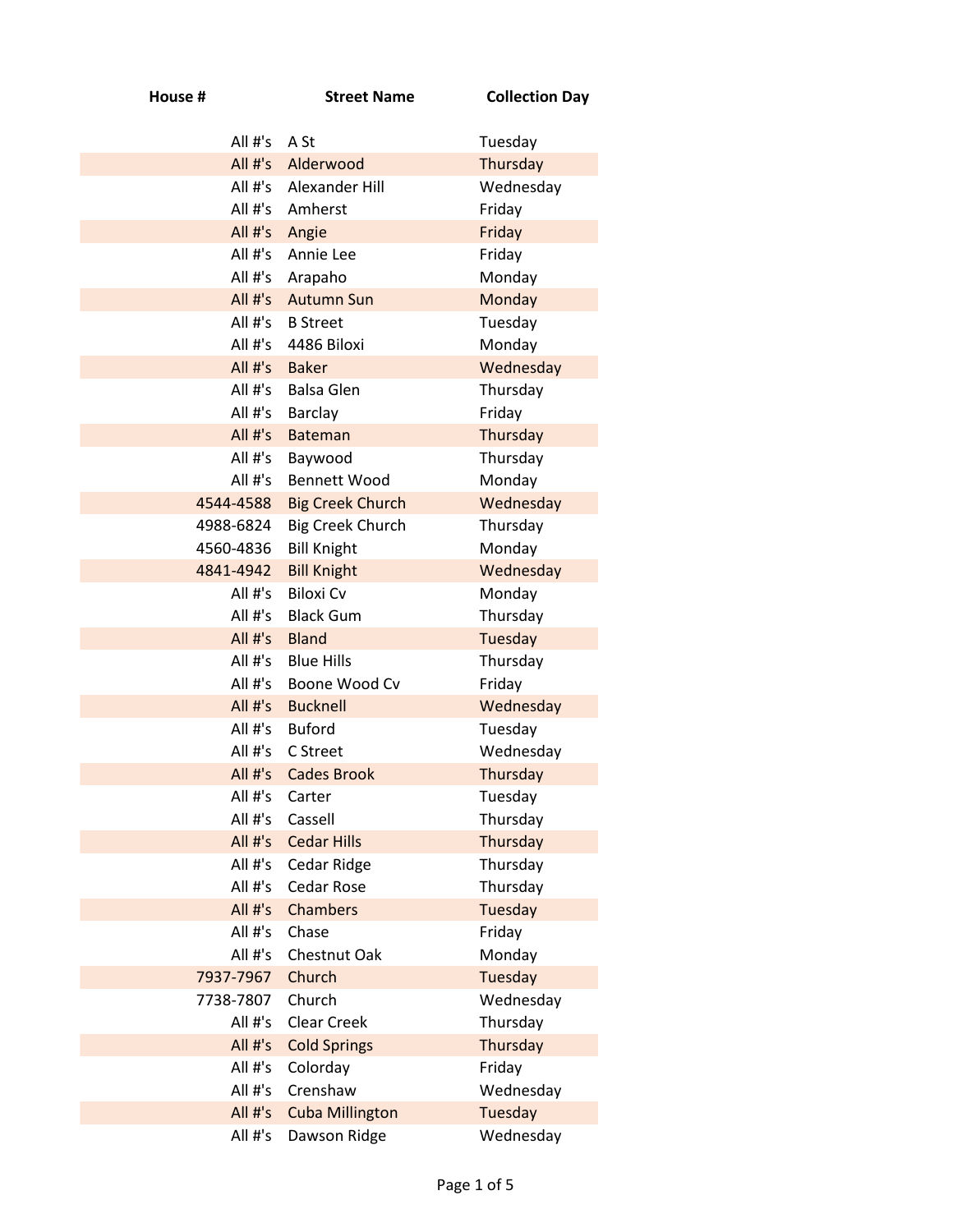| House #              | <b>Street Name</b>                      | <b>Collection Day</b>      |
|----------------------|-----------------------------------------|----------------------------|
| All $#$ 's           | Doris                                   | Wednesday                  |
| All $#$ 's           | <b>Dower</b>                            | Friday                     |
| All #'s              | Eagles Hunt                             | Monday                     |
| 4758-5005            | Easley                                  | Tuesday                    |
| 5004-5149            | Easley                                  | Wednesday                  |
| All #'s              | <b>Eckois</b>                           | Friday                     |
| All $#$ 's           | Eli                                     | Tuesday                    |
| All #'s              | Ellen                                   | Friday                     |
| All #'s              | Emmitt                                  | Friday                     |
| All #'s              | Endahwin                                | Friday                     |
| All #'s              | Etta                                    | Friday                     |
| All $#$ 's           | Fern                                    | Friday                     |
| All #'s              | <b>Field Oak</b>                        | Monday                     |
| All #'s<br>All #'s   | <b>First Av</b><br><b>Goldsby Place</b> | <b>Tuesday</b><br>Thursday |
| All $#$ 's           | Greenhill                               | Tuesday                    |
| All #'s              | <b>Gunlock</b>                          | Thursday                   |
| All #'s              | Hallbrook                               | Wednesday                  |
| All #'s              | Harrold Cv                              | Wednesday                  |
| All #'s              | <b>Harrold St</b>                       | <b>Tuesday</b>             |
| All #'s              | <b>Hickory Meadow</b>                   | Monday                     |
| 7980-8120            | Highway 51 N                            | Tuesday                    |
| 6570-6574            | Highway 51 N                            | Friday                     |
| 6824-7385            | Highway 51 N                            | Wednesday                  |
| All #'s              | Hill                                    | Tuesday                    |
| All #'s              | <b>Home Acres</b>                       | Friday                     |
| All #'s              | Honeysuckle - South                     | Thursday                   |
| All $#$ 's           | Honeysuckle - West                      | Thursday                   |
| All $#^{\prime}$ s   | <b>Howard</b>                           | Tuesday                    |
| All #'s              | I C Rd                                  | Friday                     |
| All #'s              | Isom                                    | Monday                     |
| All $#$ 's           | <b>Jack</b>                             | Friday                     |
| All #'s              | Janie                                   | Tuesday                    |
| All #'s              | Jean                                    | Tuesday                    |
| All #'s<br>4843-4917 | Jeffeery<br>Juana                       | Friday<br>Wednesday        |
| 6825-7091            | Juana                                   | Thursday                   |
| 7098-7295            | Juana                                   | Wednesday                  |
| All #'s              | Juana Cv                                | Thursday                   |
| All #'s              | Julia                                   | Friday                     |
| All #'s              | Julie                                   | Monday                     |
| All #'s              | Karista                                 | Friday                     |
| All #'s              | Kay                                     | Thursday                   |
| All #'s              | <b>Kelsey Lauren</b>                    | Friday                     |
| All #'s              | Kerrville Rosemark                      | Tuesday                    |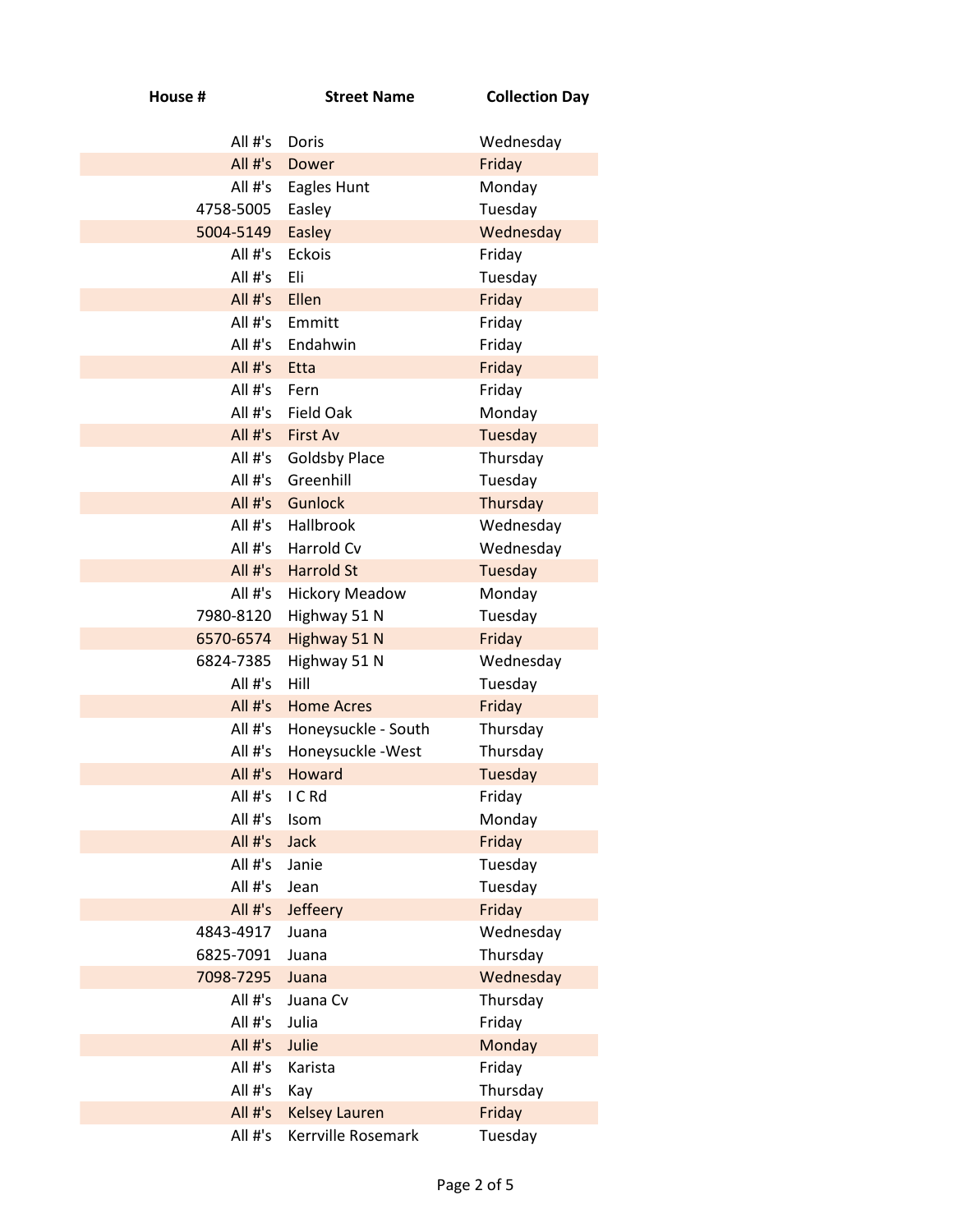| House #               | <b>Street Name</b>            | <b>Collection Day</b> |
|-----------------------|-------------------------------|-----------------------|
| All $#$ 's            | <b>King Station</b>           | Friday                |
| All #'s               | Kiowa                         | Monday                |
| All $#$ 's            | Laraine                       | Tuesday               |
| All #'s               | Lelah                         | Friday                |
| All #'s               | Logans Path                   | Monday                |
| All $#$ 's            | Lucy                          | Friday                |
| All $#$ 's            | Main                          | Friday                |
| All #'s               | Martha                        | Monday                |
| All #'s               | Mary Lynn                     | Monday                |
| All $#$ 's            | Max                           | Tuesday               |
| All $#s$              | <b>Misslow</b>                | Friday                |
| All $#$ 's            | Montgomery                    | Wednesday             |
| 4870                  | Navy                          | Wednesday             |
| 4903-4905 odd numbers | Navy                          | Wednesday             |
| 5114 & 5281           | Navy                          | Wednesday             |
| 4908                  | Navy                          | Tuesday               |
| All #'s               | <b>Nelson</b>                 | Tuesday               |
| All #'s               | Newport                       | Tuesday               |
| All #'s               | <b>Nichols</b>                | Friday                |
| All $#$ 's            | North Av                      | Tuesday               |
| All $#$ 's            | North End                     | Tuesday               |
| All $#$ 's            | Oak Harbour Trace             | Thursday              |
| All $#s$              | <b>Oak Pebble</b>             | Monday                |
| All #'s               | Oak Spring                    | Monday                |
| All $#$ 's            | Oakhurst                      | Friday                |
| All $#s$<br>6974-7107 | <b>Old Raleigh Millington</b> | Wednesday             |
| 7151-7262             | Pam                           | Thursday              |
| 4080-5684             | Pam                           | Wednesday             |
|                       | <b>Pleasant Ridge</b>         | Friday                |
| 5762<br>All #'s       | Pleasant Ridge<br>Prather     | Thursday<br>Thursday  |
| All #'s               | Pryor                         | Tuesday               |
| All #'s               | Quay Hill                     | Thursday              |
| All #'s               | Queen Sinclair                | Friday                |
| All #'s               | Quinn                         | Tuesday               |
| All #'s               | Quito Cv                      | Monday                |
| 7800-8170             | <b>Quito Rd</b>               | Monday                |
| 8178-8262             | Quito Rd                      | Tuesday               |
| 6464-7114             | Raleigh Millington            | Thursday              |
| 7232-7614             | <b>Raleigh Millington</b>     | Wednesday             |
| All #'s               | Rams Horn                     | Tuesday               |
| All #'s               | Renda                         | Wednesday             |
| All #'s               | <b>Richard Wilson</b>         | Thursday              |
| All #'s               | Rockford                      | Wednesday             |
| All #'s               | Ryan Hill                     | Wednesday             |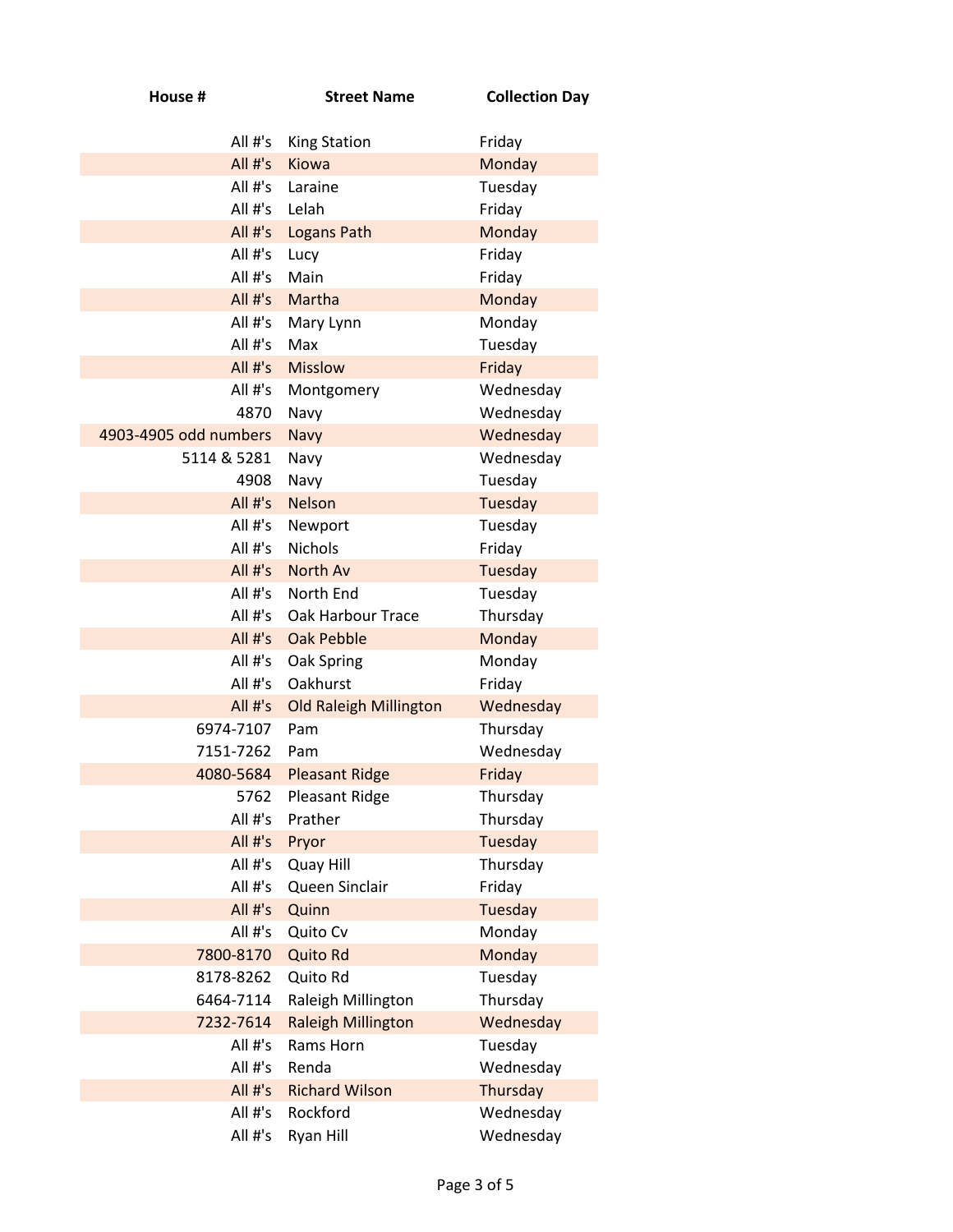| House #                  | <b>Street Name</b>     | <b>Collection Day</b> |
|--------------------------|------------------------|-----------------------|
| All $#^1s$               | Saddlebrook            | Thursday              |
| All $#$ 's               | Sallie                 | Monday                |
| All #'s                  | Sandy Hollow           | Wednesday             |
| $All #'s$                | Saratoga               | Wednesday             |
| All $#$ 's               | Sassy Tree Cv          | Thursday              |
| All $#$ 's               | Sassy Tree Ln          | Thursday              |
| All $#$ 's               | <b>School Rd</b>       | Friday                |
| All #'s                  | School St              | Tuesday               |
| All $#$ 's               | Second St              | Tuesday               |
| All $#$ 's               | Shane                  | Friday                |
| All $#$ 's               | Shelby                 | Monday                |
| All #'s                  | Shelia                 | Wednesday             |
| All $#s$                 | Shipp                  | Tuesday               |
| All $#$ 's               | Soderland              | Monday                |
| All $#$ 's               | Soderland Cv           | Monday                |
| All $#s$                 | South St               | Wednesday             |
| All #'s                  | Springton              | Friday                |
| All #'s                  | Springton Cv           | Friday                |
| All #'s                  | Susan                  | Monday                |
| All $#$ 's<br>All $#$ 's | <b>Sweet Bark</b>      | Monday                |
| $All #'s$                | Sykes<br><b>Talley</b> | Friday<br>Monday      |
| All $#$ 's               | <b>Tamarack</b>        | Thursday              |
| All $#$ 's               | Tecumseh               | Monday                |
| All $#s$                 | <b>Terrell</b>         | Tuesday               |
| All #'s                  | Theda Cv               | Thursday              |
| All #'s                  | Third Av               | Tuesday               |
| All $#s$                 | Thornhill              | Wednesday             |
|                          | All #'s Thunder Ridge  | Tuesday               |
| All #'s                  | Tickleview             | Thursday              |
| All #'s                  | <b>Trading Post</b>    | Monday                |
| All $#$ 's               | <b>Tumbling Creek</b>  | Monday                |
| All #'s                  | Tywalp                 | Friday                |
| All #'s                  | Vincent                | Thursday              |
| All #'s                  | Vincent Cv             | Thursday              |
| All $#s$                 | Wampum                 | Monday                |
| All #'s                  | <b>Water Briar</b>     | Monday                |
| All #'s                  | Watercrest             | Tuesday               |
| All #'s                  | Waycross               | Wednesday             |
| All #'s                  | Wells                  | Tuesday               |
| All #'s                  | <b>West Navy</b>       | Wednesday             |
| All #'s                  | West St                | Tuesday               |
| All #'s                  | <b>West Union</b>      | Tuesday               |
| All $#s$                 | Wilkinsville           | Tuesday               |
| 6422-6725                | Willowbrook            | Friday                |